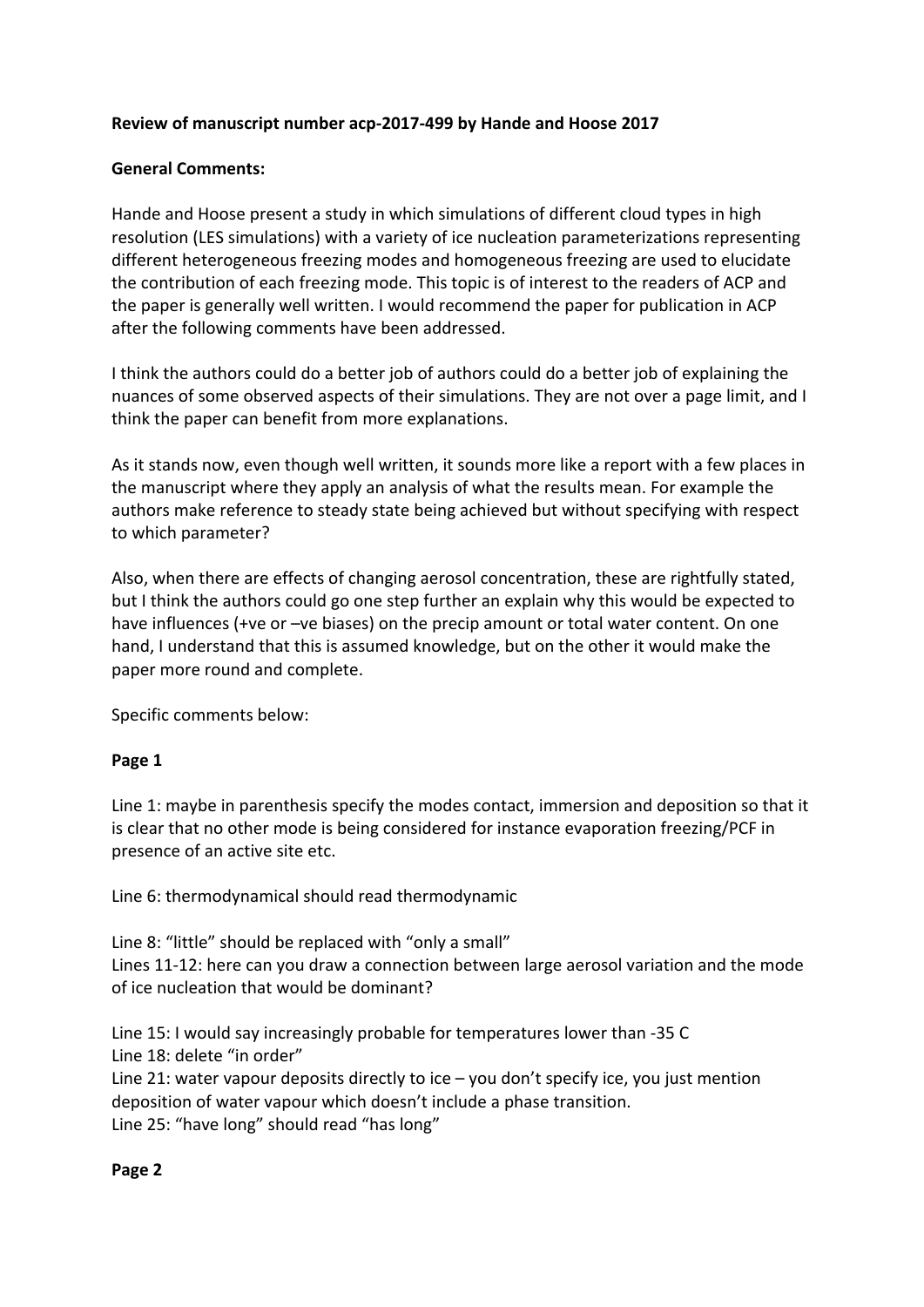Line 4: if talking about recent reviews then *Kanji et al.* [2017] is the most recent one that discusses the same topics mentioned in this paragraph.

Line 13-20 can be one paragraph. No need to have two paragraphs

Line 33 " delete "to this" Line 34, doesn't the study by [*Spichtinger and Cziczo*, 2010] deserve mention here, since they looked into the competition between homogeneous freezing and heterogeneous ice nucleation (deposition nucleation)

## **Page 3**

Line 5: thermodynamic conditions

Line 10: supersaturation is one word and everywhere else in the paper

Line 15-18 should be in the introduction  $-$  doesn't fit in the model description section

Line 30-31: dust size distribution at Jungfraujoch from  $0.1 - 100 \mu m$ , I find that a little hard to believe. Do you have better reference for that? There are a lot of papers published on aerosol and INP properties at the Jungfraujoch that may give you a representative size distribution. I didn't think 100 um dust particles would make it from North Africa to central Switzerland, or at least not in any significant proportion.

Line 32-33: If dust is not removed by precipitation in the model, which should be one of the key removal processes  $-$  how does this affect ice nucleation in further time steps, i.e. dust that was at lower altitudes that did not activate (because T is not low enough) but also did not get removed by precipitation could then be available to be lofted or for convective uplift for next time steps? Wouldn't this positively bias the role of dust as INP in the model runs?

# **Page 4**

Line 8-11. The authors state that contact freezing of rain drops is not considered but in the every same sentence say that rain drops collect many particles through collisioncoalescence processes. But why should this be a reason for contact freezing not to be considered. Perhaps the collision processes could lead to freezing rather than coalescence? Also, in a recent study it was shown that a deliquesced surface of an aerosol particle colliding with a droplet can also induce contact freezing [*Niehaus and Cantrell*, 2015], therefore potentially enhancing the contribution of contact freezing

Line 14-15: this is 50% by number I assume? Please specify

Line 17: Depletion of immersed aerosols is not taken in to account in these simulations? Does this mean that aerosols that get immersed in cloud droplets are still available for CCN activation in further time steps? How does this impact the results obtained? Given that 50% of your aerosol (by number I assume) is immersed, how would this influence the outcome of the simulations if they are assumed to be available for CCN activation/immersion freezing in subsequent time steps?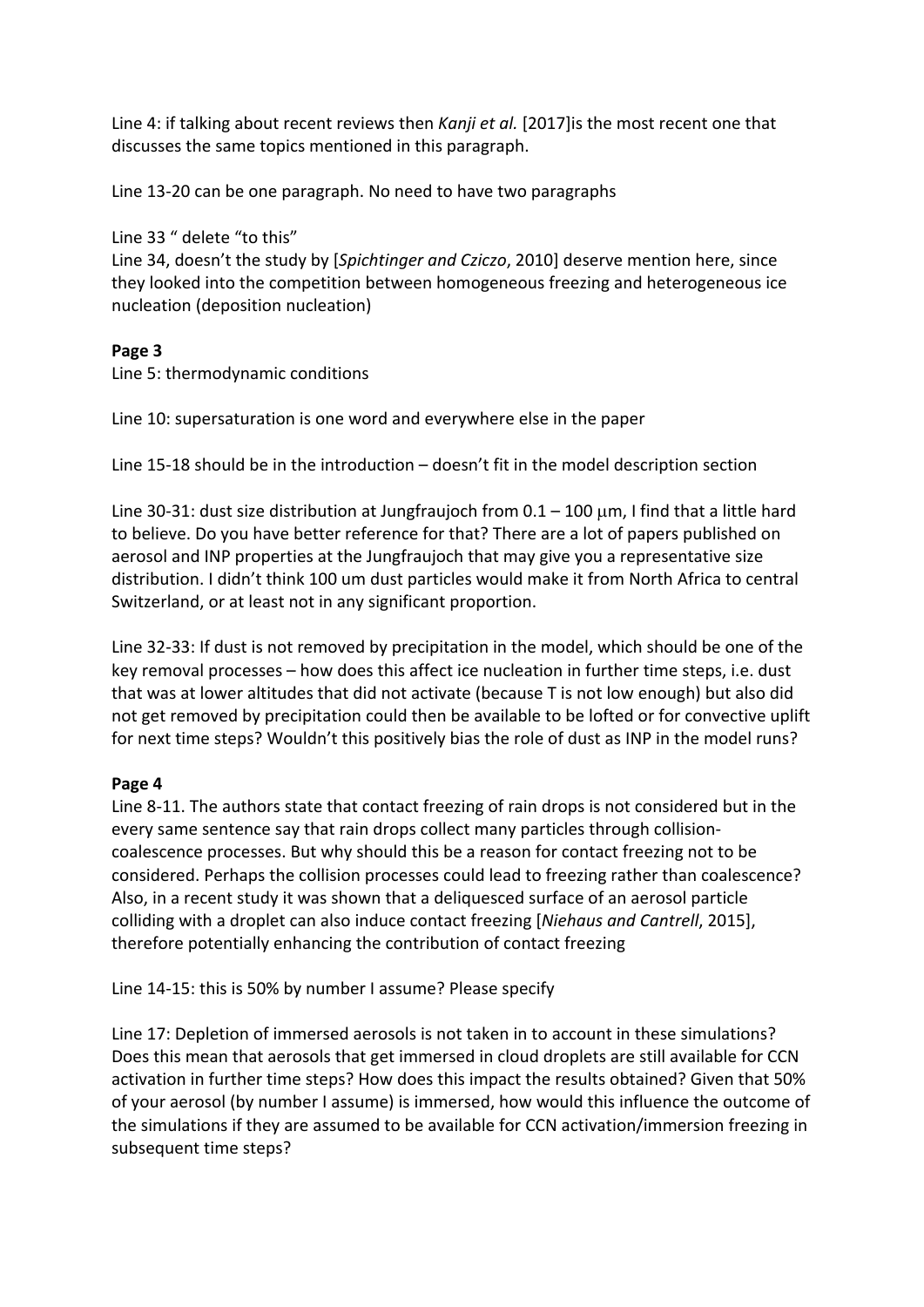Line 19: Replace "so" with "therefore" so is colloquial

Line 30: Has CAPE been defined before?

Line 9: x-hour simulation? Perhaps I misunderstood something?

# **Page 5**

Line 28-30. I am confused by the wording and reasoning in this sentence. The smaller size and droplet number inhibit INP formation? Perhaps the authors meant "reduce the effectiveness of contact freezing" because of fewer collisions? More INPs would be expected to be active at colder temperatures, but it is fathomable that if collisions do not occur in the first place, then the role of contact freezing would be limited. Perhaps clarify, but the wording "formation of INP" sounds incorrect to me.

#### **Page 6**

Line 1-3: is there a chance to discuss here or comment on whether homogeneous freezing was suppressed or its initiation was suppressed because of the formation of ice heterogeneously and potentially depleting water vapour. This is hard to deduce from the way the figures are presented. One could discuss size of ice crystals here as well. Perhaps this is lower in the manuscript under temporal distribution..

Line 5-10: So you have droplets available for collisions with INPs at RH below 80% how long do they survive and how concentrated are they if they are surviving as droplets at such low RH? 

Line 17-20: I don't get the reasoning here. The RH being high in the mid troposphere shuld warrant deposition and homogeneous freezing taking place? I would imagine high is a relative term here. 60-70% is high compared to what? So 60-70% RHw is low for homogeneous freezing to take place, so not the result being referred to here is not surprising. Based on lab studies, I am not surprised that deposition nucleation is not contributing at such low RHs either. Generally RHw 70% at about 223 K is usually required for deposition nucleation (or pore condensation and freezing).

#### **Page 7**

Line 16-17: it is not clear to me how the authors come to this conclusion about the precipitation. Is this in reference to the total precipitation over the course of the simulation for both cases being compared, or comparing precipitation at a given time stamp? Or the precipitation at the end of the simulation?

#### **Page 8**

Line 1-10: I like the table with the relative contributions of each freezing mode. I assume this is the total contribution over the course of the simulation. However, it would be nice to see more interesting versions, for example you could consider just quantifying the relative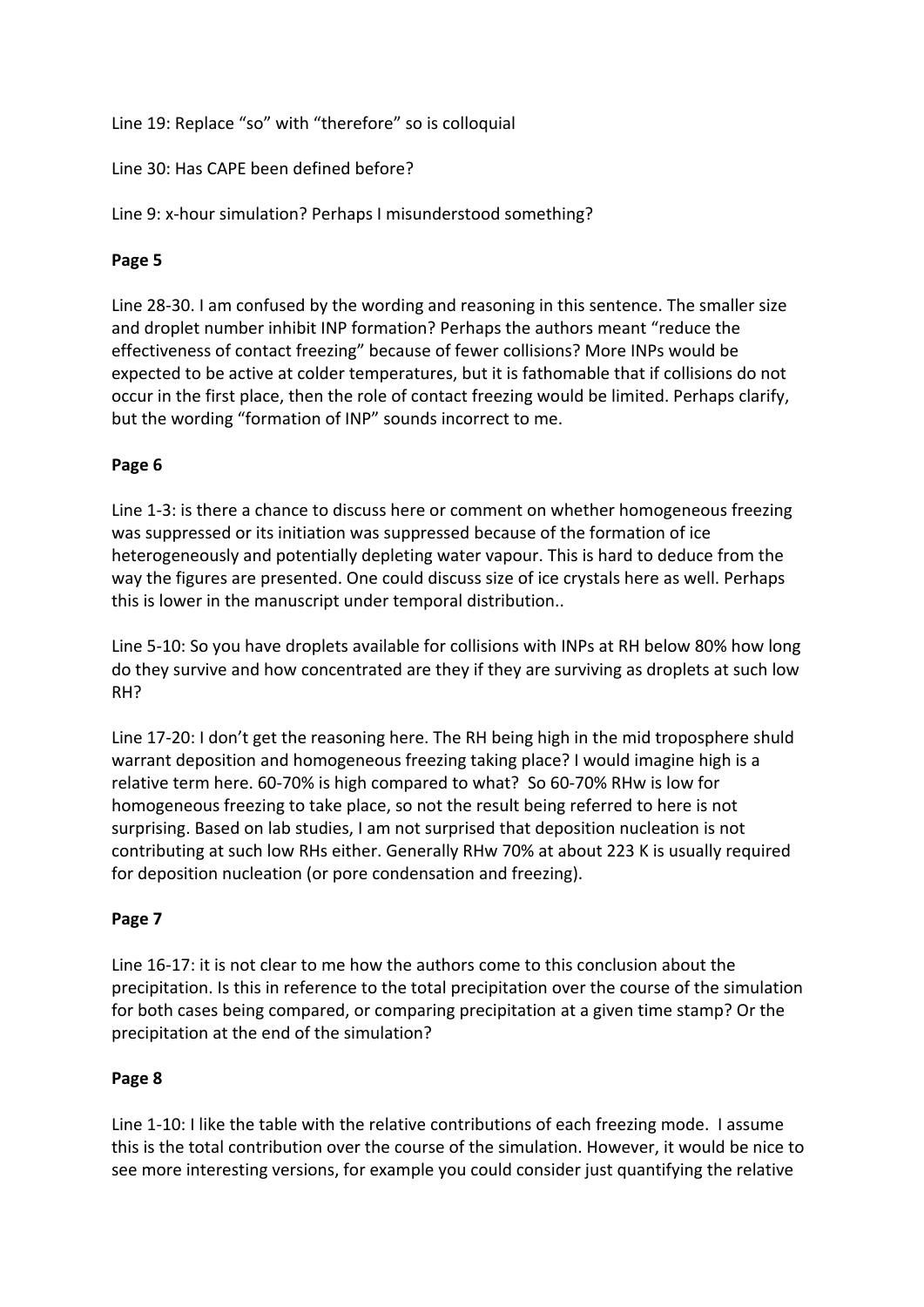contributions up to the point of precipitation initiation  $-$  if you just consider the simulation until precipitation starts, could you say something about how much each mode contributes to initiation of precipitation?

#### **Page 9**

Line 15: Reference format?

Line 15-18: I assume you are talking about different aerosol species. In this work you have tested dust parameterizations, but one could easily predict how this would change if an organic aerosol parameterization for ice nucleation or soil dust one was used? This should simply make the ice nucleation more or less effective (i.e. lower Ns in the case of organics compared to dust for a set T for example). Couldn't a quick statement from a simulation be made about that in this paper. At least the contribution from soil dust would have been interesting to see here.

Line 23: homogeneous freezing accounts for 6% of INP concentrations? Do you mean ice crystals, I didn't think homogeneous freezing was associated with INPs?

Line 26: steady state being referred to in terms of which quantities?

#### **Page 10**

Line 3: "on" the dominant ice nucleation mode?

Figures: 

Are Figures 1-6 for high or low dust concentrations?

Figure 1: nm or  $\mu$ m is more intuitive. I do acknowledge you want to stick to SI units.

Figure 3. Homogeneous freezing sets in at about 8km but you have quite a number of liquid droplets above this altitude, are these meant to be conc. solution droplets because your RHw isn't that high? Can you please clarify the existence of liquid droples here? Referring to the top 2 panels in the right column.

Figure 4: Similar to Figure 3: should there be any droplets when homogeneous freezing has kicked in? Also for the mean cloud drop radius a small comment, more ticks on the scale could be helpful.

Figure 5: In all these panels, is it possible to zoom into the orographic cloud more and reduce white space .. i.e. there is nothing to show for the altitudes above 3 km - it would give a more clear picture of the orographic cloud. The parameterization limit lines are shown in the Figures 3 and 4, so the reader can be referred to the same limits in Figure 5.

Figure 6: Same comment as Figure 5.